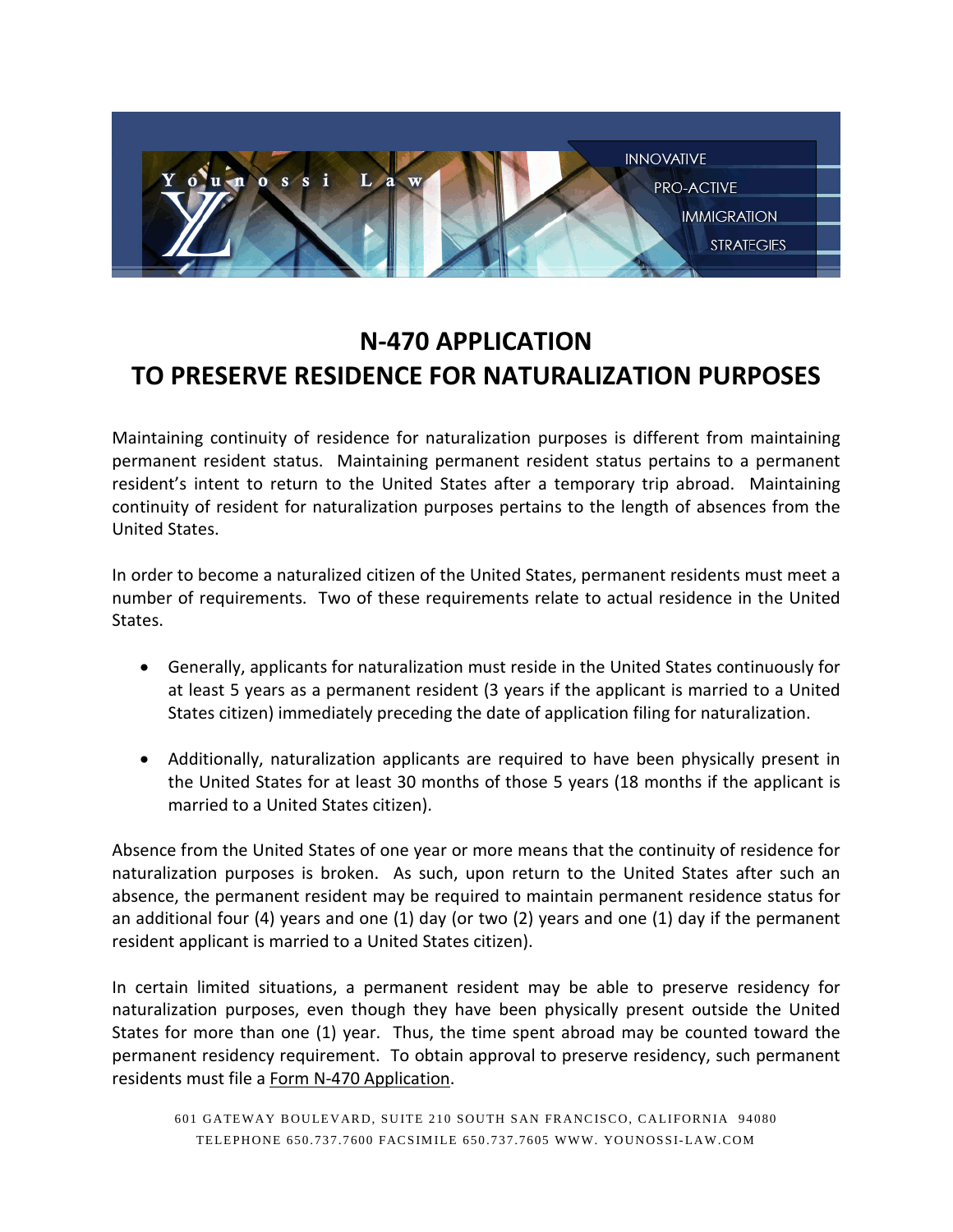#### **ELIGIBILITY FOR N-470**

A permanent resident may be eligible for N-470 benefits if:

- 1. The permanent resident has been physically present and residing in the United States as a permanent resident for one continuous year prior to the departure from the United States;
- 2. The permanent resident's absence from the United States is:
	- o On behalf of the United States government. The permanent resident is employed or will be employed by, or is under contract with the United States government. This includes members of the United States Armed Forces.
	- o For the purpose of carrying on scientific research on behalf of an American institution of research. The permanent resident must be employed by a qualifying organization.
	- o For the purpose of engaging in the development of foreign trade and commerce of the United States on behalf of an American firm or corporation or a subsidiary thereof. The permanent resident must be employed by a qualifying organization. The United States employer must also demonstrate that it and the foreign subsidiary where the permanent resident will be placed are at least 51% owned by United States nationals.
	- o Necessary to the protection of property rights outside the United States of an American firm or corporation engaged in the development of foreign trade and commerce of the United States. The permanent resident must be employed to perform such services.
	- o On behalf of a public international organization of which the United States is a member. The permanent resident must be employed by a qualifying organization.
	- o Solely because of the permanent resident's capacity as a clergyman or clergywoman, missionary, nun, or sister of a denomination or mission having a bona fide organization in the United States. The permanent resident will be serving in such capacity for a qualifying mission or organization.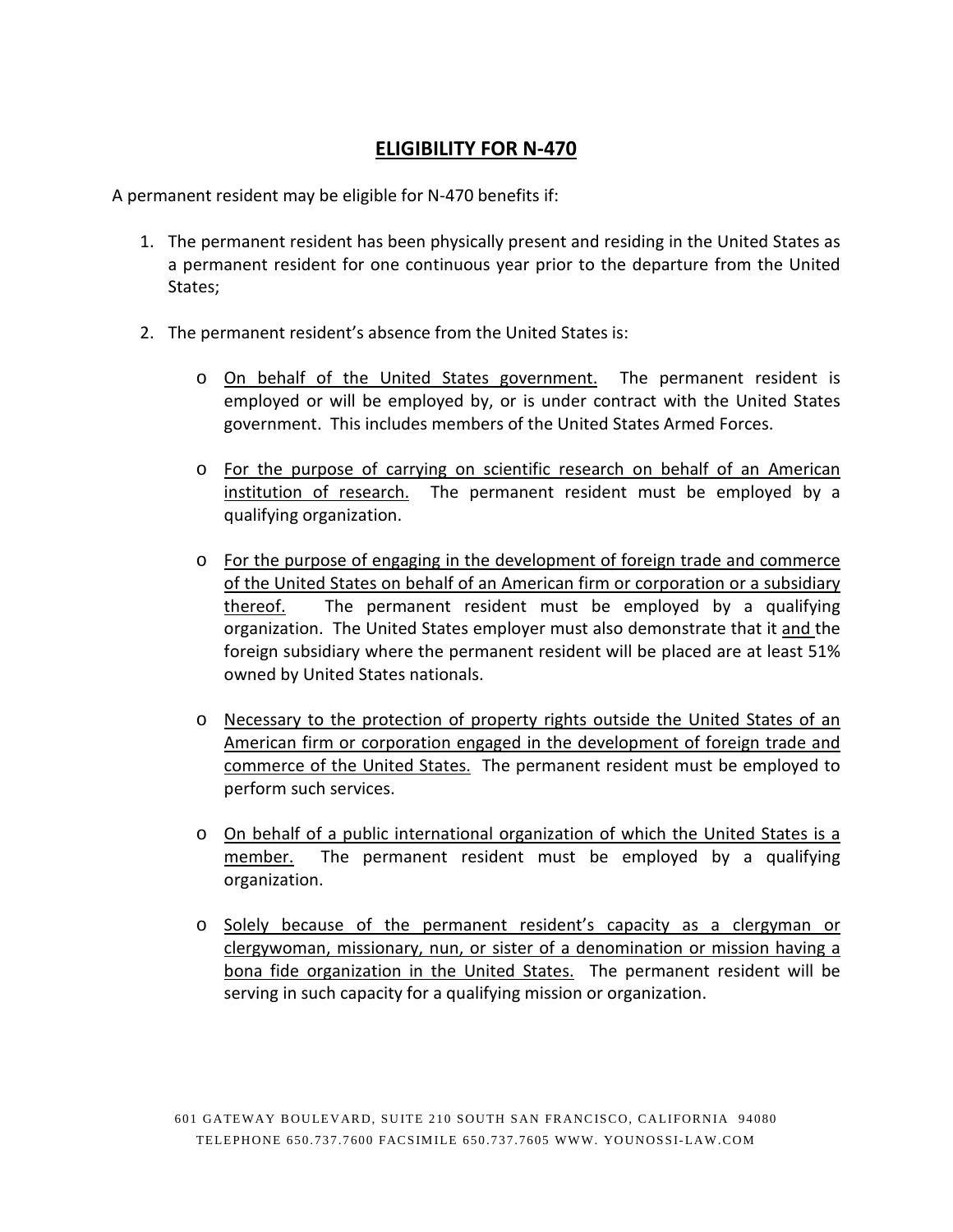- 3. The N-470 is filed with USCIS prior to the permanent resident being absent from the United States for one year.
- 4. The absence is in furtherance of the permanent resident's overseas employment.

#### **TIMING OF APPLICATION FILING**

As referenced above, a permanent resident can only file Form N-470 if he or she has been physically present and residing in the United States, without any absences whatsoever, for at least one (1) year after becoming a permanent resident. An exception to this requirement applies to permanent residents who are clergyman or clergywoman, missionary, nun, or sister of a denomination or mission having a bona fide organization in the United States who are not required to live in the United States for a specific time prior to filing Form N-470.

In addition, Form N-470 must be submitted to USCIS before the permanent resident has been absent from the United States for a continuous period of one (1) year. An exception to this requirement applies to permanent residents who are clergyman or clergywoman, missionary, nun, or sister of a denomination or mission having a bona fide organization in the United States who are allowed to file Form N-470 before or after an absence of one year or more.

### **DEPENDENT FAMILY MEMBERS**

A permanent resident filing Form N-470 may extend the benefit to his or her spouse, dependent unmarried children, sons, and daughters. Separate Form N-470 Applications are not required for dependent family members who are all members of the same household and will live with the principal applicant while abroad.

#### **YOUNOSSI LAW'S PROCESSING STEPS FOR FORM N-470 APPLICATION FILINGS**

Below is an outline of Younossi Law's processing of the N-470 application.

**Step 1--** Initiation & Fact Gathering: Upon a request to initiate a re-entry permit application filing, Younossi Law will send out fact gathering information to the applicant.

In most cases, the applicant's United States employer is initiating the filing due an overseas employment assignment so fact gathering documents will be sent to the employer as well. The applicant should also confirm the travel dates/itinerary so that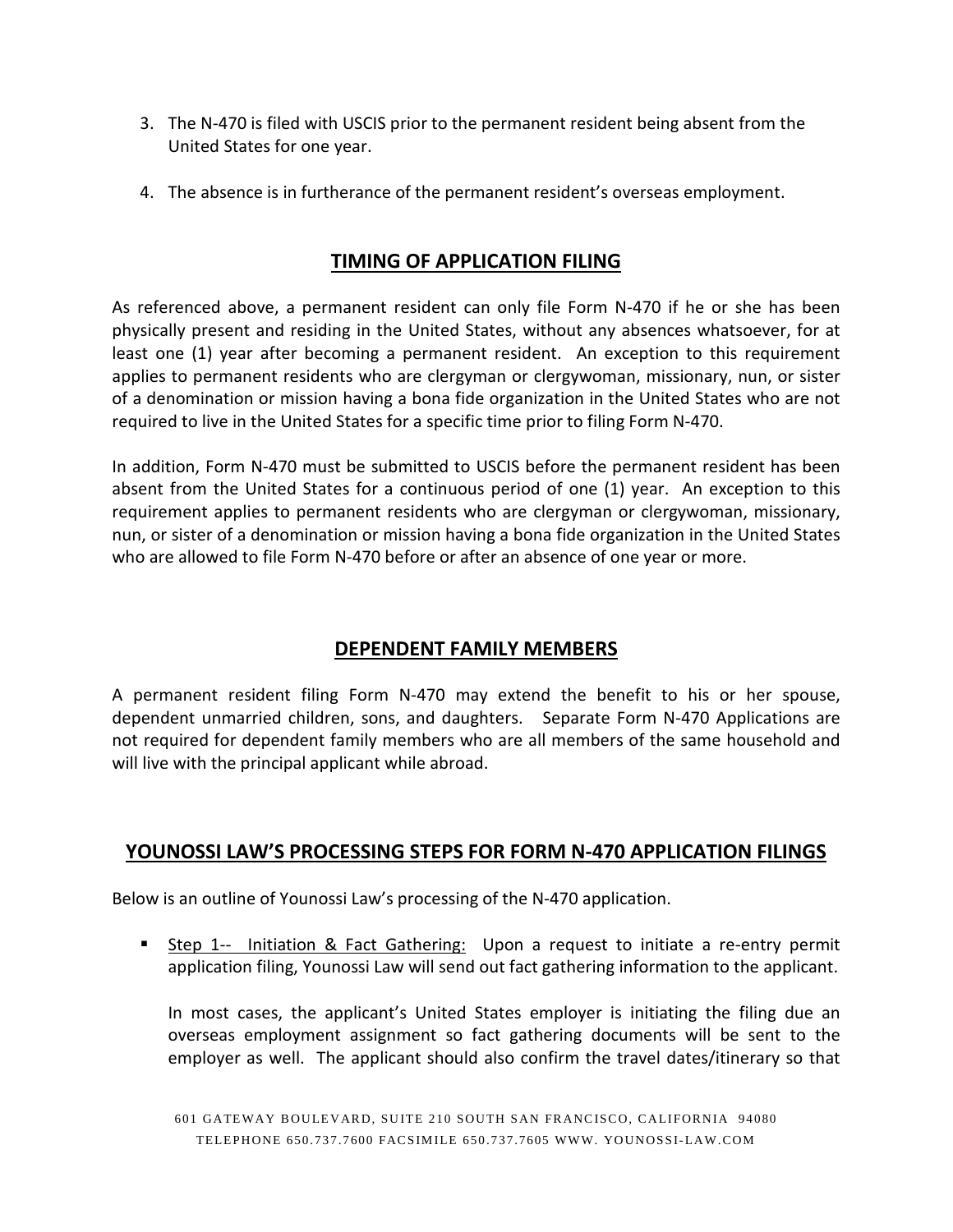the application may be ideally filed while the applicant is physically present in the United States. The United States employer must document that it and the foreign subsidiary where the applicant will be placed are at least 51% owned by United States nationals.

**Step 2--** Preparation of Documents for Signature: Upon receipt of completed fact gathering documents, Younossi Law will prepare the forms for signature.

In cases where the applicant's United States employer is sending the applicant on overseas assignment, Younossi Law will prepare an affidavit for the United States employer to sign that describes the nature and purposes of the assignment and affirms that the United States employer and the foreign subsidiary where the applicant will be placed are at least 51% owned by United States nationals.

 Step 3-- Filing the Re-Entry Permit Application with USCIS: Once Younossi Law receives the signed forms and affidavit paperwork from the applicant (and employer, if applicable), the Form N-470 with supporting documents is filed with the local USCIS office with jurisdiction over the applicant's place of residence. Processing times can vary significantly as it will depend on the particular local USCIS office's capacity and volume at any given time.

### **N-470 APPLICANTS ARE STILL REQUIRED TO OBTAIN RE-ENTRY PERMITS**

Filing Form N-470 does not relieve permanent residents of obtaining re-entry permits to facilitate re-entries into the United States after absences of one (1) year or more.

The exception to this requirement is made for permanent residents who are members of the United States Armed Forces. A permanent resident employee of the United States government abroad who has filed Form N-470 is considered physically present in the United States during such employment abroad. He or she does not need to obtain a re-entry permit.

## **N-470 APPLICANTS STILL REQUIRED TO MEET PHYSICAL PRESENCE REQUIREMENTS FOR NATURALIZATION PURPOSES**

Even if a permanent resident obtains an approved Form N-470 preserving their residence for naturalization purposes, such permanent residents applying for naturalization are required to have been physically present in the United States for at least 30 months of the 5 year residency requirement (18 months if the applicant is married to a United States citizen).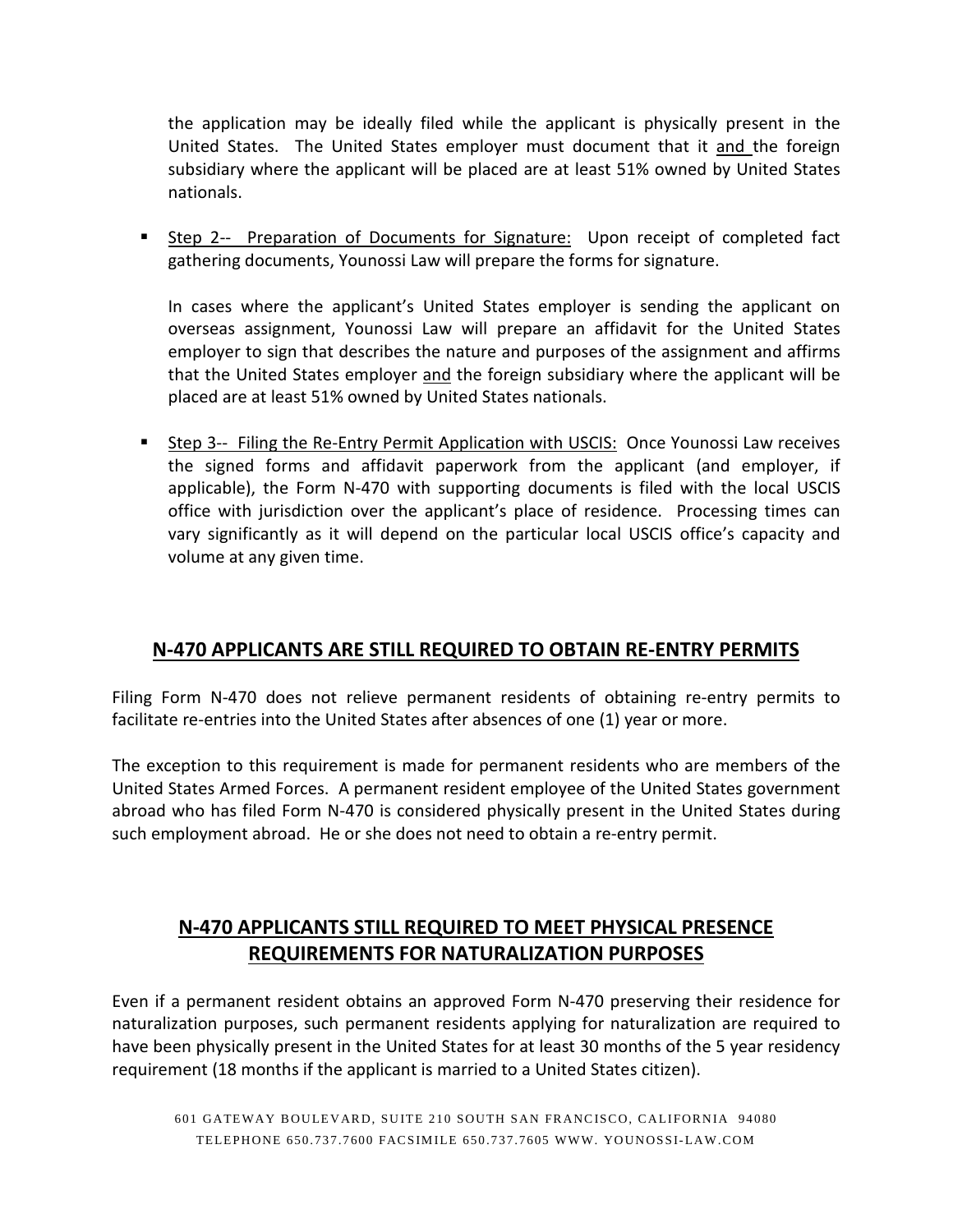The exception to this requirement is made for permanent residents who are members of the United States Armed Forces. A permanent resident employee of the United States government abroad who has filed Form N-470 is considered physically present in the United States during such employment abroad. He or she does not need to obtain a re-entry permit.

#### **EFFECT OF CLAIMING NONRESIDENT ALIEN STATUS**

After attaining permanent resident status in the United States, if a permanent resident claims nonresident status under income tax laws, he or she may be regarded as having abandoned residence in the United States and has having lost permanent resident status under immigration and nationality laws. Such a claim may render a permanent resident ineligible for naturalization or preservation of residence for naturalization purposes.

### **EFFECT OF EMPLOYMENT CHANGES**

The USCIS's approval of Form N-470 is based on the employment and conditions stated in the application filing. If there are any changes to employment or conditions, they must be approved by USCIS via a new N-470 application filing.

# **APPROVAL OF FORM N-470 IS NOT A GUARANTEE OF ADMISSION TO THE UNITED STATES NOR A GUARANTEE OF NATURALIZATION**

While the approval of Form N-470 preserves residence for naturalization purposes, it is important to note that the approval of Form N-470 does not guarantee a permanent resident's admission to the United States. The permanent resident must still be found to be admissible to the United States and be deemed to maintaining their permanent resident status. Permanent residents are still:

- Required to obey all laws of the United States the states, and localities.
- Required to file income tax returns and report income to the U.S. Internal Revenue Service and state taxing authorities.
- Expected to support the democratic form of government and not to change the government through illegal means.
- Required, if a male age 18 through 25, to register with the Selective Service.

USCIS can also assess whether an individual has abandoned permanent resident status by considering the following additional criteria: